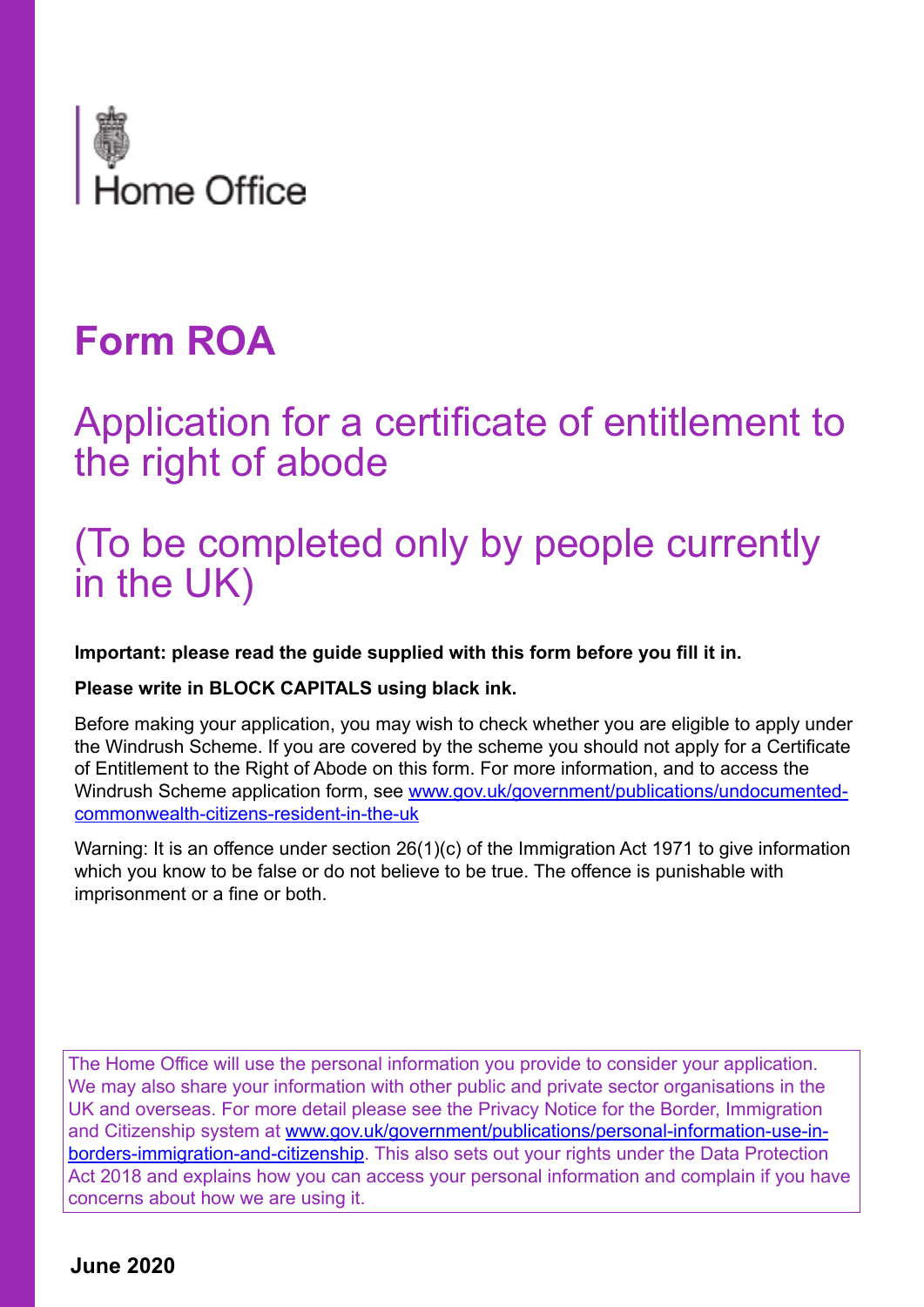## **Section 1 - Personal information**

1.1 Please give previous Home Office reference numbers:

1.2 If you have had a certificate of entitlement to right of abode before, please give the passport number(s), date and place of issue:

1.3 On what grounds do you have a claim to right of abode? (see section 3 of the guide):

|     | <b>British citizen</b>                                                                                                                                                                |  |     |  | or a Commonwealth citizen |  |    |  |  |                      |  |  |  |  |
|-----|---------------------------------------------------------------------------------------------------------------------------------------------------------------------------------------|--|-----|--|---------------------------|--|----|--|--|----------------------|--|--|--|--|
| 1.4 | Title - please select:                                                                                                                                                                |  |     |  |                           |  |    |  |  |                      |  |  |  |  |
|     | Mr                                                                                                                                                                                    |  | Mrs |  | Miss $ $                  |  | Ms |  |  | Other (please state) |  |  |  |  |
| 1.5 | Surname/family name (note: the name you give here will be the name shown on your<br>certificate so please ensure it is spelt correctly and you have written it in the correct order): |  |     |  |                           |  |    |  |  |                      |  |  |  |  |
|     |                                                                                                                                                                                       |  |     |  |                           |  |    |  |  |                      |  |  |  |  |
|     |                                                                                                                                                                                       |  |     |  |                           |  |    |  |  |                      |  |  |  |  |
|     | Other names:                                                                                                                                                                          |  |     |  |                           |  |    |  |  |                      |  |  |  |  |
|     |                                                                                                                                                                                       |  |     |  |                           |  |    |  |  |                      |  |  |  |  |
|     |                                                                                                                                                                                       |  |     |  |                           |  |    |  |  |                      |  |  |  |  |

1.6 Name at birth if different from above:

|  |  | ______ |  |  |  |  |  |  |  |  |  |  |  |
|--|--|--------|--|--|--|--|--|--|--|--|--|--|--|

1.7 Please state any other names by which you have been known, and state the dates when these names were used:

Please provide official documents to confirm any name changes, for example, marriage certificate, change of name deed.

1.8 Your present nationality:

|  |  |  |  |  |  |  |  |  |  |  |  |  | the contract of the contract of the contract of the contract of the contract of the contract of the contract of<br>____<br>_____ |  |
|--|--|--|--|--|--|--|--|--|--|--|--|--|----------------------------------------------------------------------------------------------------------------------------------|--|
|  |  |  |  |  |  |  |  |  |  |  |  |  |                                                                                                                                  |  |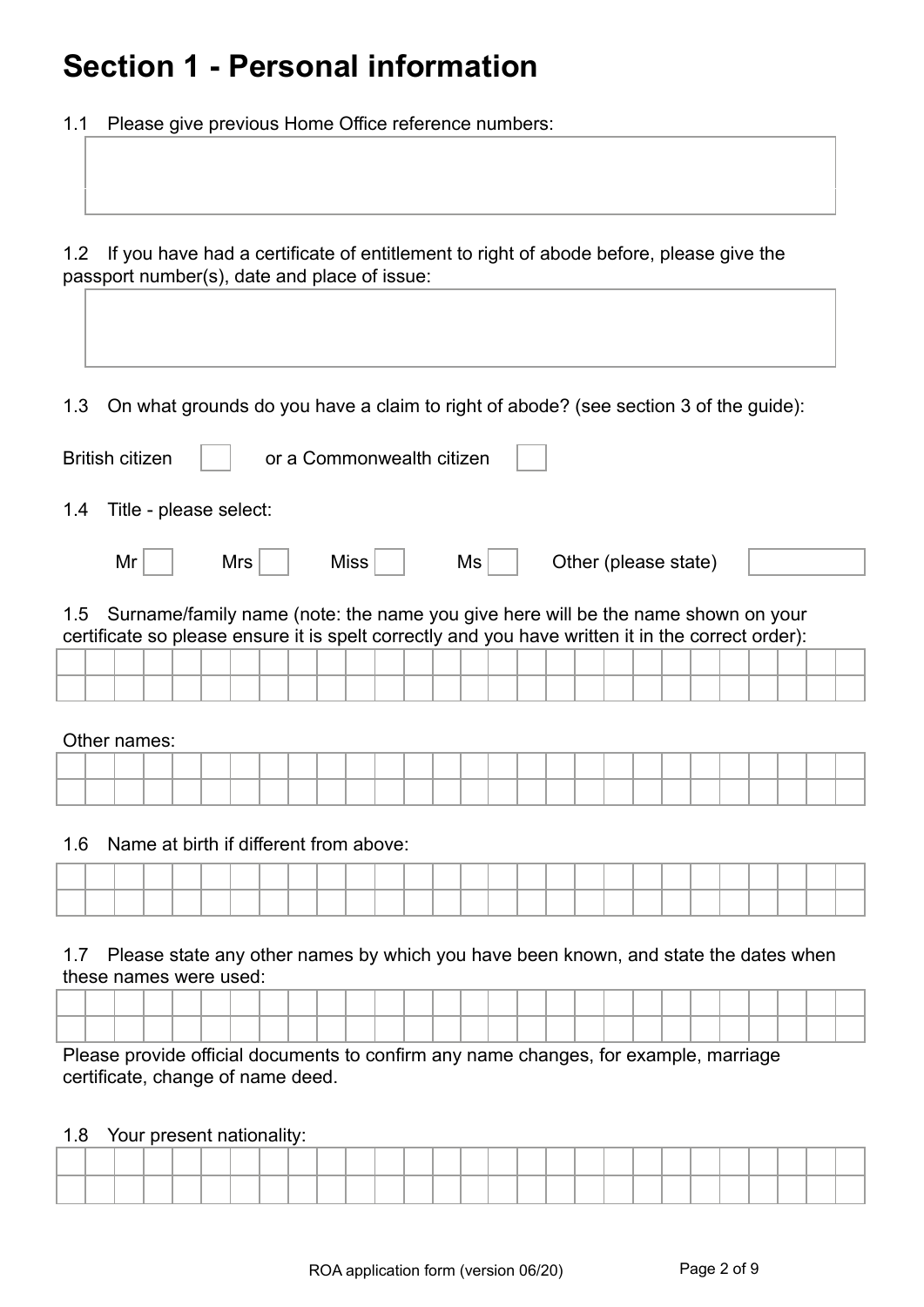| 1.9 | Date of birth: |  |  |  |  |
|-----|----------------|--|--|--|--|
|     |                |  |  |  |  |

#### 1.10 Village or town or city of birth:

|  |  |  | _____ |  |  |                                                                             |  |  |  |  |  |  |  |  |
|--|--|--|-------|--|--|-----------------------------------------------------------------------------|--|--|--|--|--|--|--|--|
|  |  |  |       |  |  |                                                                             |  |  |  |  |  |  |  |  |
|  |  |  |       |  |  |                                                                             |  |  |  |  |  |  |  |  |
|  |  |  |       |  |  |                                                                             |  |  |  |  |  |  |  |  |
|  |  |  |       |  |  |                                                                             |  |  |  |  |  |  |  |  |
|  |  |  |       |  |  | the property of the control of the control of the control of the control of |  |  |  |  |  |  |  |  |
|  |  |  |       |  |  |                                                                             |  |  |  |  |  |  |  |  |

#### 1.11 Country of birth:

#### 1.12 Present address (you must give us any change of address in writing while we are considering this application):

| Postcode:<br>Daytime/Mobile telephone number:<br>Evening telephone number: |  |                |  |  |  |  |  |  |  |  |  |  |  |  |  |  |  |  |  |
|----------------------------------------------------------------------------|--|----------------|--|--|--|--|--|--|--|--|--|--|--|--|--|--|--|--|--|
|                                                                            |  | Email address: |  |  |  |  |  |  |  |  |  |  |  |  |  |  |  |  |  |

#### For validation purposes, please write your email address again in the box below:

If someone is representing you, for example an agent or solicitor, or you are making an application through a consulate, please tell us their:

#### 1.13 Name:

| 1.14                   | Address: |  |  |  |  |  |  |  |  |  |  |  |  |  |
|------------------------|----------|--|--|--|--|--|--|--|--|--|--|--|--|--|
|                        |          |  |  |  |  |  |  |  |  |  |  |  |  |  |
|                        |          |  |  |  |  |  |  |  |  |  |  |  |  |  |
|                        |          |  |  |  |  |  |  |  |  |  |  |  |  |  |
|                        |          |  |  |  |  |  |  |  |  |  |  |  |  |  |
| Postcode:              |          |  |  |  |  |  |  |  |  |  |  |  |  |  |
| 1.15 Telephone number: |          |  |  |  |  |  |  |  |  |  |  |  |  |  |
| Email address:         |          |  |  |  |  |  |  |  |  |  |  |  |  |  |
|                        |          |  |  |  |  |  |  |  |  |  |  |  |  |  |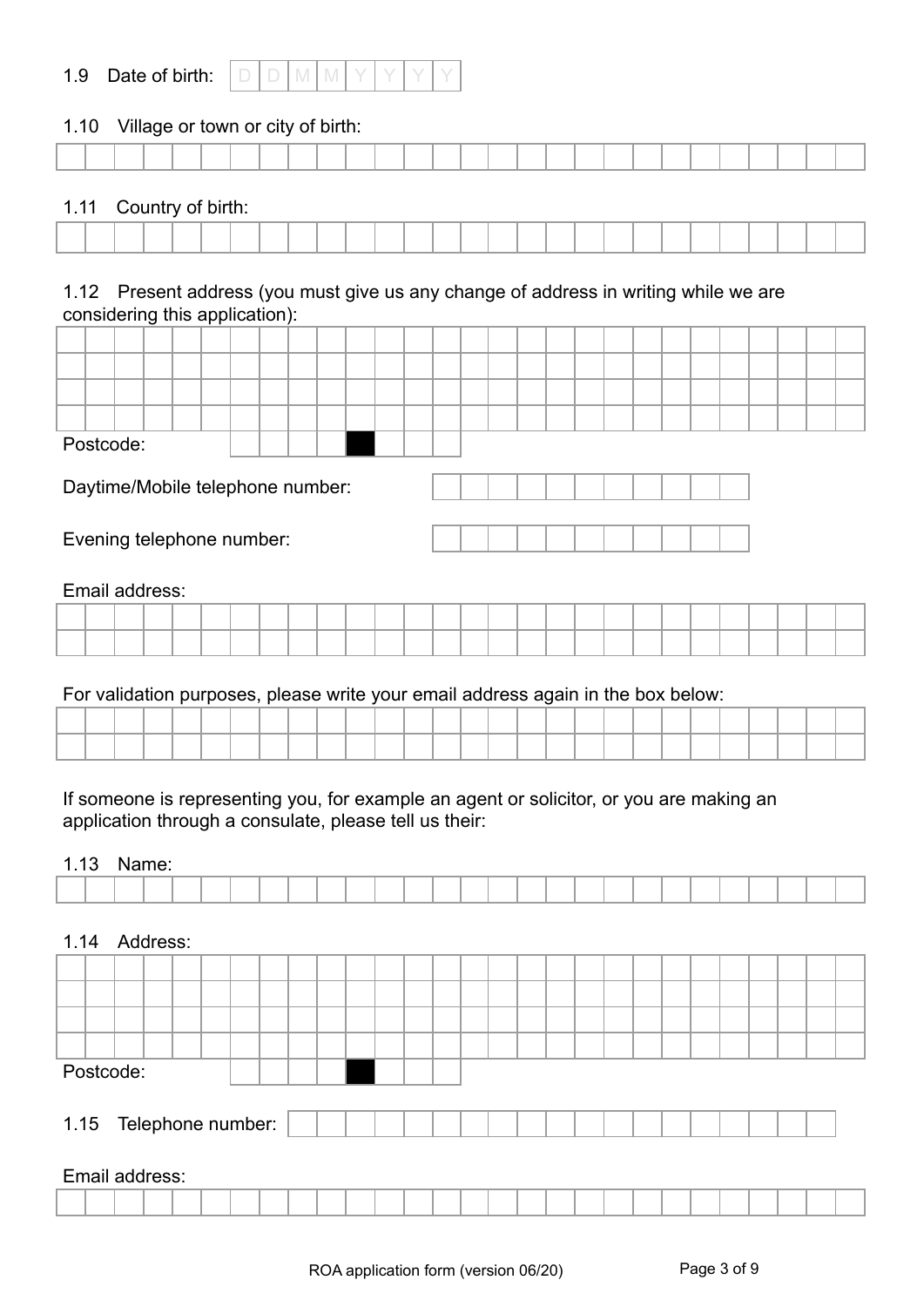### **Details of your parents**

| 1.16                              | Your father's name:                                                     |  |  |  |  |   |     |                |  |  |  |  |  |  |  |
|-----------------------------------|-------------------------------------------------------------------------|--|--|--|--|---|-----|----------------|--|--|--|--|--|--|--|
|                                   |                                                                         |  |  |  |  |   |     |                |  |  |  |  |  |  |  |
|                                   |                                                                         |  |  |  |  |   |     |                |  |  |  |  |  |  |  |
| 1.17                              | Your father's town and country of birth:                                |  |  |  |  |   |     |                |  |  |  |  |  |  |  |
|                                   |                                                                         |  |  |  |  |   |     |                |  |  |  |  |  |  |  |
|                                   |                                                                         |  |  |  |  |   |     |                |  |  |  |  |  |  |  |
|                                   |                                                                         |  |  |  |  |   |     |                |  |  |  |  |  |  |  |
| 1.18                              | Your father's nationality when you were born or adopted:                |  |  |  |  |   |     |                |  |  |  |  |  |  |  |
|                                   |                                                                         |  |  |  |  |   |     |                |  |  |  |  |  |  |  |
| 1.19                              | Your father's date of birth:                                            |  |  |  |  |   | M   | $\mathbb{M}$   |  |  |  |  |  |  |  |
| 1.20                              | If deceased, date of death:                                             |  |  |  |  |   | M   | I M            |  |  |  |  |  |  |  |
| 1.21                              | Your mother's name:                                                     |  |  |  |  |   |     |                |  |  |  |  |  |  |  |
|                                   |                                                                         |  |  |  |  |   |     |                |  |  |  |  |  |  |  |
|                                   |                                                                         |  |  |  |  |   |     |                |  |  |  |  |  |  |  |
| 1.22                              | Your mother's town and country of birth:                                |  |  |  |  |   |     |                |  |  |  |  |  |  |  |
|                                   |                                                                         |  |  |  |  |   |     |                |  |  |  |  |  |  |  |
|                                   |                                                                         |  |  |  |  |   |     |                |  |  |  |  |  |  |  |
|                                   |                                                                         |  |  |  |  |   |     |                |  |  |  |  |  |  |  |
| 1.23                              | Your mother's nationality when you were born or adopted:                |  |  |  |  |   |     |                |  |  |  |  |  |  |  |
|                                   |                                                                         |  |  |  |  |   |     |                |  |  |  |  |  |  |  |
|                                   |                                                                         |  |  |  |  |   |     |                |  |  |  |  |  |  |  |
| 1.24 Your mother's date of birth: |                                                                         |  |  |  |  | 一 |     | $\mathsf{I}$ M |  |  |  |  |  |  |  |
| 1.25                              | If deceased, date of death:                                             |  |  |  |  |   | M   | M              |  |  |  |  |  |  |  |
| 1.26                              | Date of your parents' marriage:                                         |  |  |  |  |   | M M |                |  |  |  |  |  |  |  |
| 1.27                              | Please provide a current address and telephone number for your parents: |  |  |  |  |   |     |                |  |  |  |  |  |  |  |
|                                   |                                                                         |  |  |  |  |   |     |                |  |  |  |  |  |  |  |
| Father:                           |                                                                         |  |  |  |  |   |     |                |  |  |  |  |  |  |  |
|                                   |                                                                         |  |  |  |  |   |     |                |  |  |  |  |  |  |  |
|                                   |                                                                         |  |  |  |  |   |     |                |  |  |  |  |  |  |  |
|                                   |                                                                         |  |  |  |  |   |     |                |  |  |  |  |  |  |  |
|                                   |                                                                         |  |  |  |  |   |     |                |  |  |  |  |  |  |  |
| Telephone number:                 |                                                                         |  |  |  |  |   |     |                |  |  |  |  |  |  |  |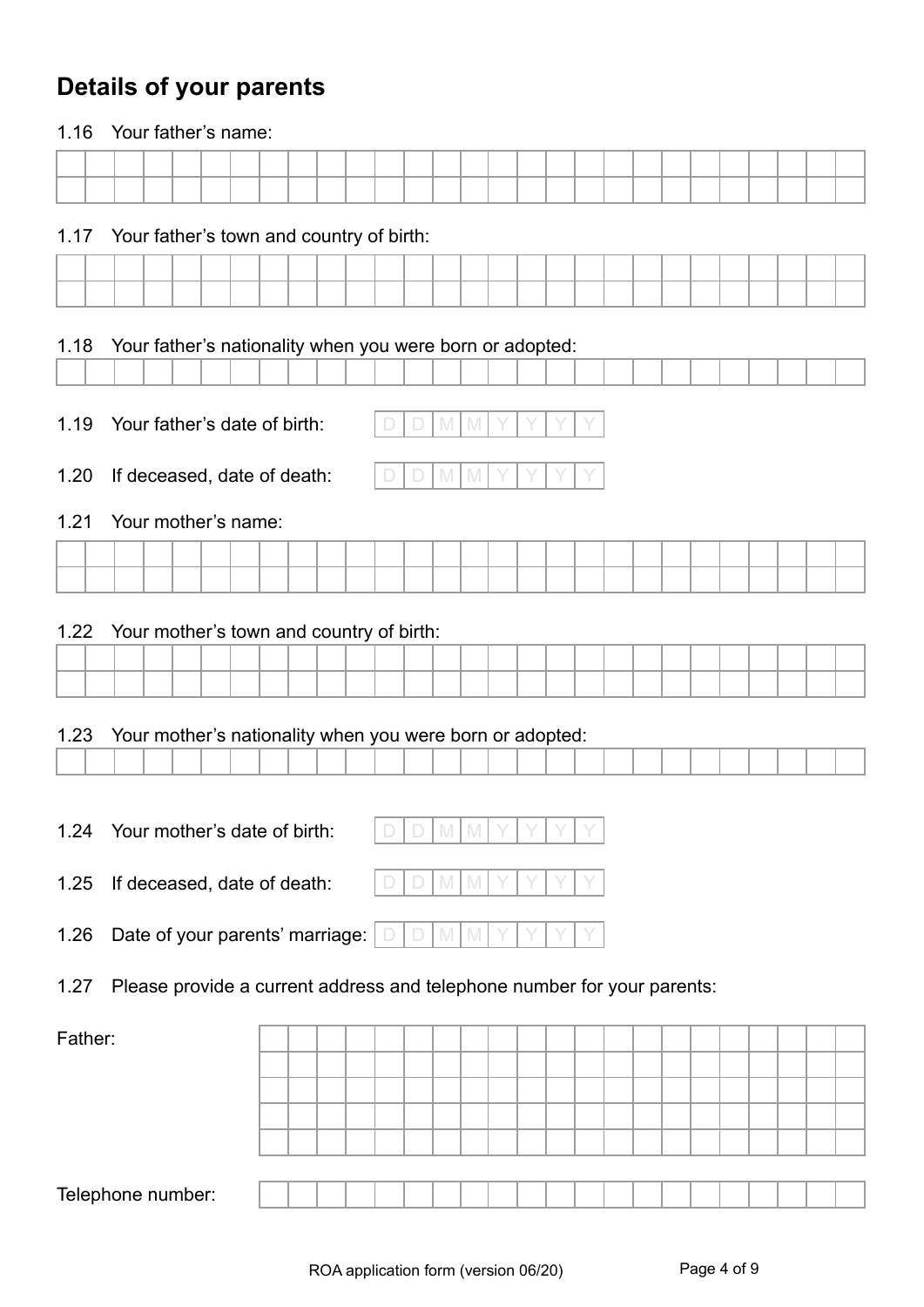| Mother: |
|---------|
|---------|

| Mother:          |  |  |  |  |  |  |  |  |  |  |  |
|------------------|--|--|--|--|--|--|--|--|--|--|--|
|                  |  |  |  |  |  |  |  |  |  |  |  |
|                  |  |  |  |  |  |  |  |  |  |  |  |
|                  |  |  |  |  |  |  |  |  |  |  |  |
|                  |  |  |  |  |  |  |  |  |  |  |  |
|                  |  |  |  |  |  |  |  |  |  |  |  |
| Telephone number |  |  |  |  |  |  |  |  |  |  |  |

#### **If you are claiming right of abode through your husband or former husband, please give details here.**

#### 1.28 Husband's full name:

#### 1.29 Any other names by which he is or has previously been known:

|  |  |  | _____ |  |  |  |  | and the state of the state of the |  | . |  | the contract of the contract of the |  |  |  |
|--|--|--|-------|--|--|--|--|-----------------------------------|--|---|--|-------------------------------------|--|--|--|

#### 1.30 Husband's date of birth:

|--|

#### 1.31 Husband's town and country of birth:

#### 1.32 Husband's address:

| vu | Contact telephone: |  |  |  |  |  |  |  |  |  |  |
|----|--------------------|--|--|--|--|--|--|--|--|--|--|
|    |                    |  |  |  |  |  |  |  |  |  |  |

1.34 Date of marriage: D D M M Y Y Y Y

Place of marriage:

#### 1.35 If he holds a British passport, please give the number, date and place of issue: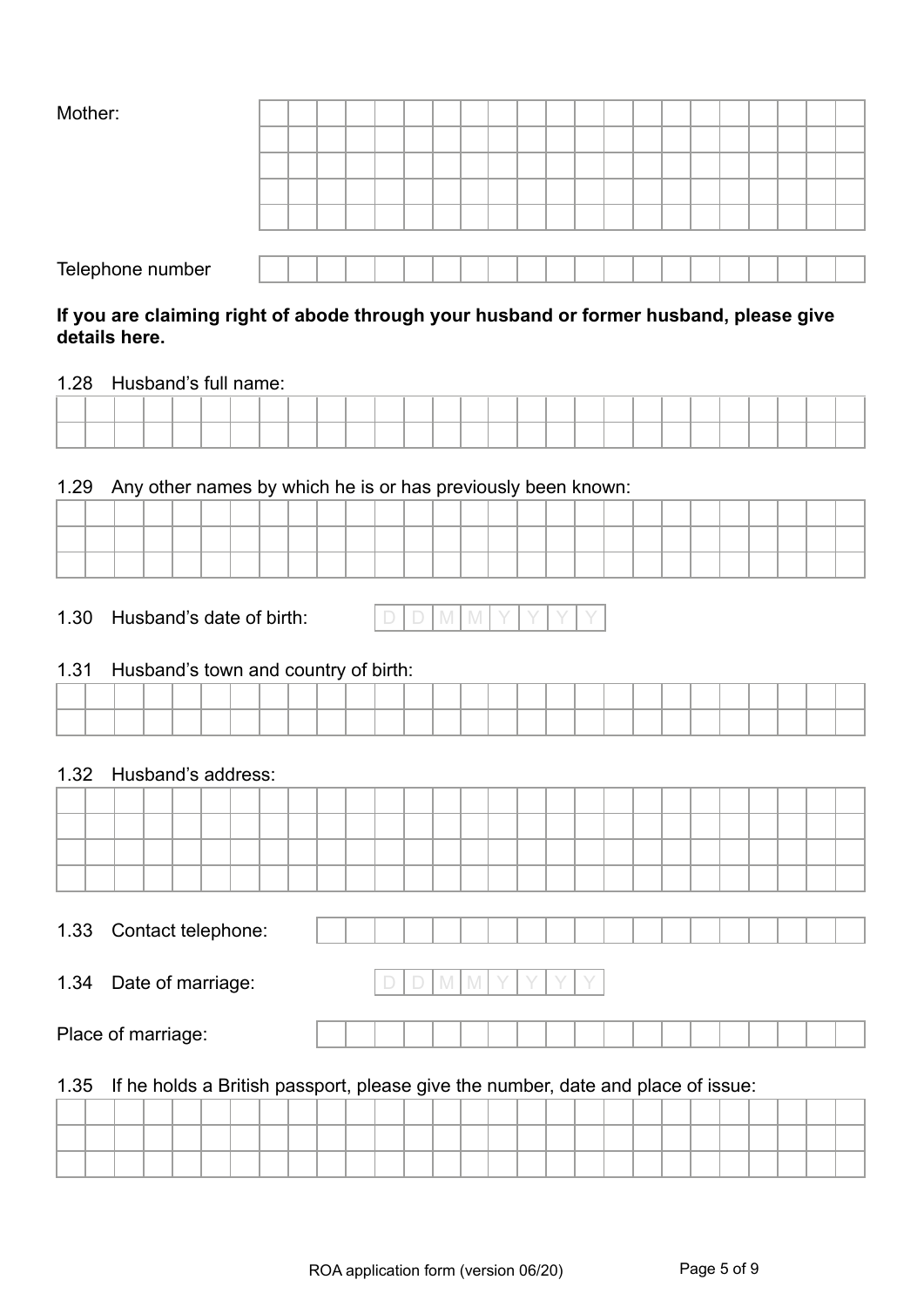#### **If you are claiming right of abode through a grandparent, please give details here.**

# 1.36 Your grandfather's full name: 1.37 Your grandfather's town and country of birth: 1.38 Your grandfather's nationality at the time of your parent's birth/adoption: 1.39 Your grandfather's date of birth:  $\Box$  D M M M 1.40 Your grandmother's full name and maiden name: 1.41 Your grandmother's town and country of birth: 1.42 Your grandmother's nationality at the time of your parent's birth/adoption: 1.43 Your grandmother's date of birth:  $\Box \Box \Box \Box \blacksquare$

1.44 Your grandparents' date of marriage:  $\Box \Box \Box \Box \blacksquare$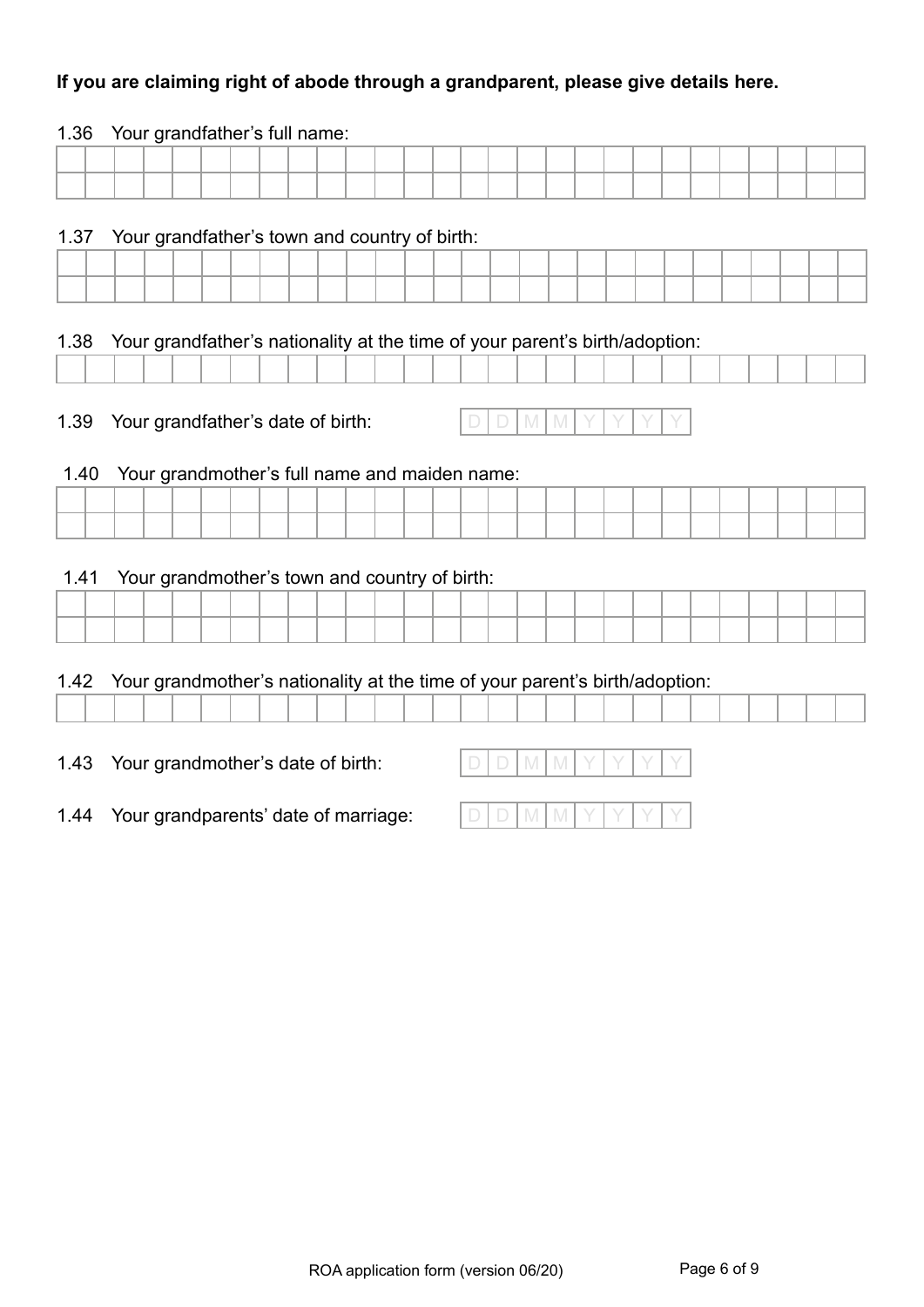## **Section 2 - Your residence in the United Kingdom**

2.1 Please state when and where you entered the United Kingdom:  $\sqrt{\ }$ 

|--|--|--|--|--|--|--|--|--|

Place:

#### 2.2 Please provide all UK addresses for the last 5 years (continue on a separate piece of paper if necessary.

| Address: |                                      |                           |               |  |   |   |   |  |     |  |        |             |                                                                                                            |               |   |  |   |   |  |  |  |
|----------|--------------------------------------|---------------------------|---------------|--|---|---|---|--|-----|--|--------|-------------|------------------------------------------------------------------------------------------------------------|---------------|---|--|---|---|--|--|--|
|          |                                      |                           |               |  |   |   |   |  |     |  |        |             |                                                                                                            |               |   |  |   |   |  |  |  |
|          |                                      |                           |               |  |   |   |   |  |     |  |        |             |                                                                                                            |               |   |  |   |   |  |  |  |
|          |                                      |                           |               |  |   |   |   |  |     |  |        |             |                                                                                                            |               |   |  |   |   |  |  |  |
|          |                                      |                           |               |  |   |   |   |  |     |  |        |             |                                                                                                            |               |   |  |   |   |  |  |  |
| From:    | $\Box$                               | $\mathbb{M}$<br>$\Box$    | M             |  | Y | Y | Y |  | To: |  | $\Box$ | $\Box$      | $\mathbb{M}$                                                                                               | $\mathbb M$   |   |  | Y | Y |  |  |  |
| Address: |                                      |                           |               |  |   |   |   |  |     |  |        |             |                                                                                                            |               |   |  |   |   |  |  |  |
|          |                                      |                           |               |  |   |   |   |  |     |  |        |             |                                                                                                            |               |   |  |   |   |  |  |  |
|          |                                      |                           |               |  |   |   |   |  |     |  |        |             |                                                                                                            |               |   |  |   |   |  |  |  |
|          |                                      |                           |               |  |   |   |   |  |     |  |        |             |                                                                                                            |               |   |  |   |   |  |  |  |
|          |                                      |                           |               |  |   |   |   |  |     |  |        |             |                                                                                                            |               |   |  |   |   |  |  |  |
| From:    | D                                    | D                         |               |  |   |   |   |  |     |  |        | $\Box$      |                                                                                                            |               |   |  |   |   |  |  |  |
|          |                                      | M                         | $\mathbb{M}$  |  |   |   |   |  | To: |  | $\Box$ |             | $\mathbb N$                                                                                                | $\mathbb N$   |   |  |   |   |  |  |  |
| Address: |                                      |                           |               |  |   |   |   |  |     |  |        |             |                                                                                                            |               |   |  |   |   |  |  |  |
|          |                                      |                           |               |  |   |   |   |  |     |  |        |             |                                                                                                            |               |   |  |   |   |  |  |  |
|          |                                      |                           |               |  |   |   |   |  |     |  |        |             |                                                                                                            |               |   |  |   |   |  |  |  |
|          |                                      |                           |               |  |   |   |   |  |     |  |        |             |                                                                                                            |               |   |  |   |   |  |  |  |
|          |                                      |                           |               |  |   |   |   |  |     |  |        |             |                                                                                                            |               |   |  |   |   |  |  |  |
|          |                                      |                           |               |  |   |   |   |  |     |  |        |             |                                                                                                            |               |   |  |   |   |  |  |  |
| From:    | $\Box$                               | $\mathbb{M}$<br>$\Box$    | $\mathbb{M}$  |  | Y | Y | Y |  | To: |  | $\Box$ | $\Box$      | $\mathsf{M}% _{T}=\mathsf{M}_{T}\!\left( a,b\right) ,\ \mathsf{M}_{T}=\mathsf{M}_{T}\!\left( a,b\right) ,$ | $\mathbb N$   | Y |  | Y | Y |  |  |  |
|          |                                      |                           |               |  |   |   |   |  |     |  |        |             |                                                                                                            |               |   |  |   |   |  |  |  |
| Address: |                                      |                           |               |  |   |   |   |  |     |  |        |             |                                                                                                            |               |   |  |   |   |  |  |  |
|          |                                      |                           |               |  |   |   |   |  |     |  |        |             |                                                                                                            |               |   |  |   |   |  |  |  |
|          |                                      |                           |               |  |   |   |   |  |     |  |        |             |                                                                                                            |               |   |  |   |   |  |  |  |
|          |                                      |                           |               |  |   |   |   |  |     |  |        |             |                                                                                                            |               |   |  |   |   |  |  |  |
|          |                                      |                           |               |  |   |   |   |  |     |  |        |             |                                                                                                            |               |   |  |   |   |  |  |  |
| From:    | $\Box$                               | $\Box$                    | $M$ $M$       |  | Y |   |   |  | To: |  | $\Box$ | $\Box$      | M                                                                                                          | $\mathbb{M}$  |   |  |   |   |  |  |  |
|          |                                      |                           |               |  |   |   |   |  |     |  |        |             |                                                                                                            |               |   |  |   |   |  |  |  |
| Address: |                                      |                           |               |  |   |   |   |  |     |  |        |             |                                                                                                            |               |   |  |   |   |  |  |  |
|          |                                      |                           |               |  |   |   |   |  |     |  |        |             |                                                                                                            |               |   |  |   |   |  |  |  |
|          |                                      |                           |               |  |   |   |   |  |     |  |        |             |                                                                                                            |               |   |  |   |   |  |  |  |
|          |                                      |                           |               |  |   |   |   |  |     |  |        |             |                                                                                                            |               |   |  |   |   |  |  |  |
|          |                                      |                           |               |  |   |   |   |  |     |  |        |             |                                                                                                            |               |   |  |   |   |  |  |  |
|          |                                      |                           |               |  |   |   |   |  |     |  |        |             |                                                                                                            |               |   |  |   |   |  |  |  |
| From:    |                                      | $\mathbbmss{M}$<br>$\Box$ | ${\mathbb M}$ |  |   |   |   |  | To: |  | D      | $\Box$      | $\mathbb N$                                                                                                | ${\mathbb M}$ |   |  |   |   |  |  |  |
|          | ROA application form (version 06/20) |                           |               |  |   |   |   |  |     |  |        | Page 7 of 9 |                                                                                                            |               |   |  |   |   |  |  |  |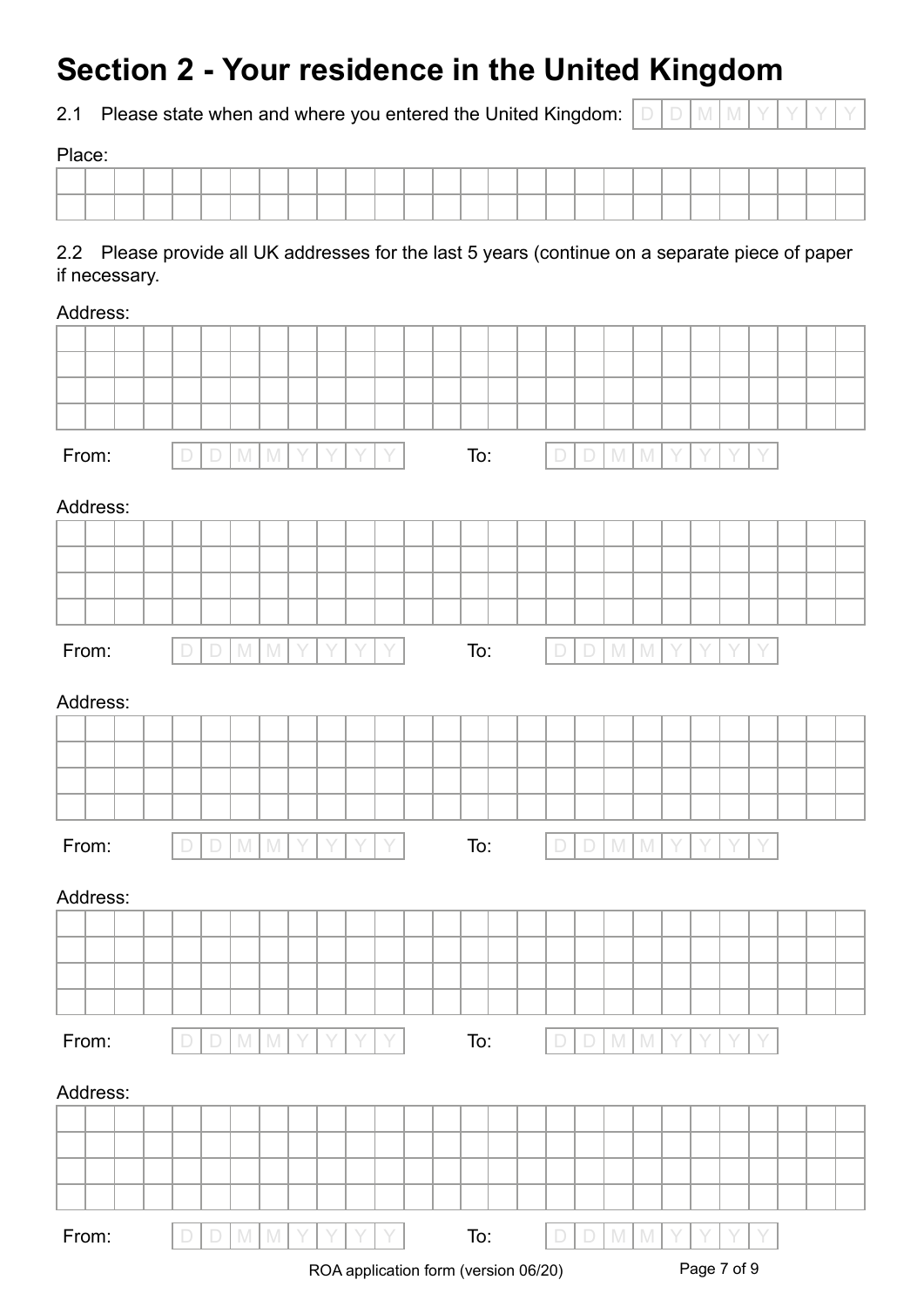## **Section 3 - Other information**

3.1 Is there any other information you would like to be considered as part of your application?

You will need to provide evidence. For example, if you or a family member have been issued with a certificate of entitlement.

| Yes |
|-----|
| No  |

If you have selected yes, give details: